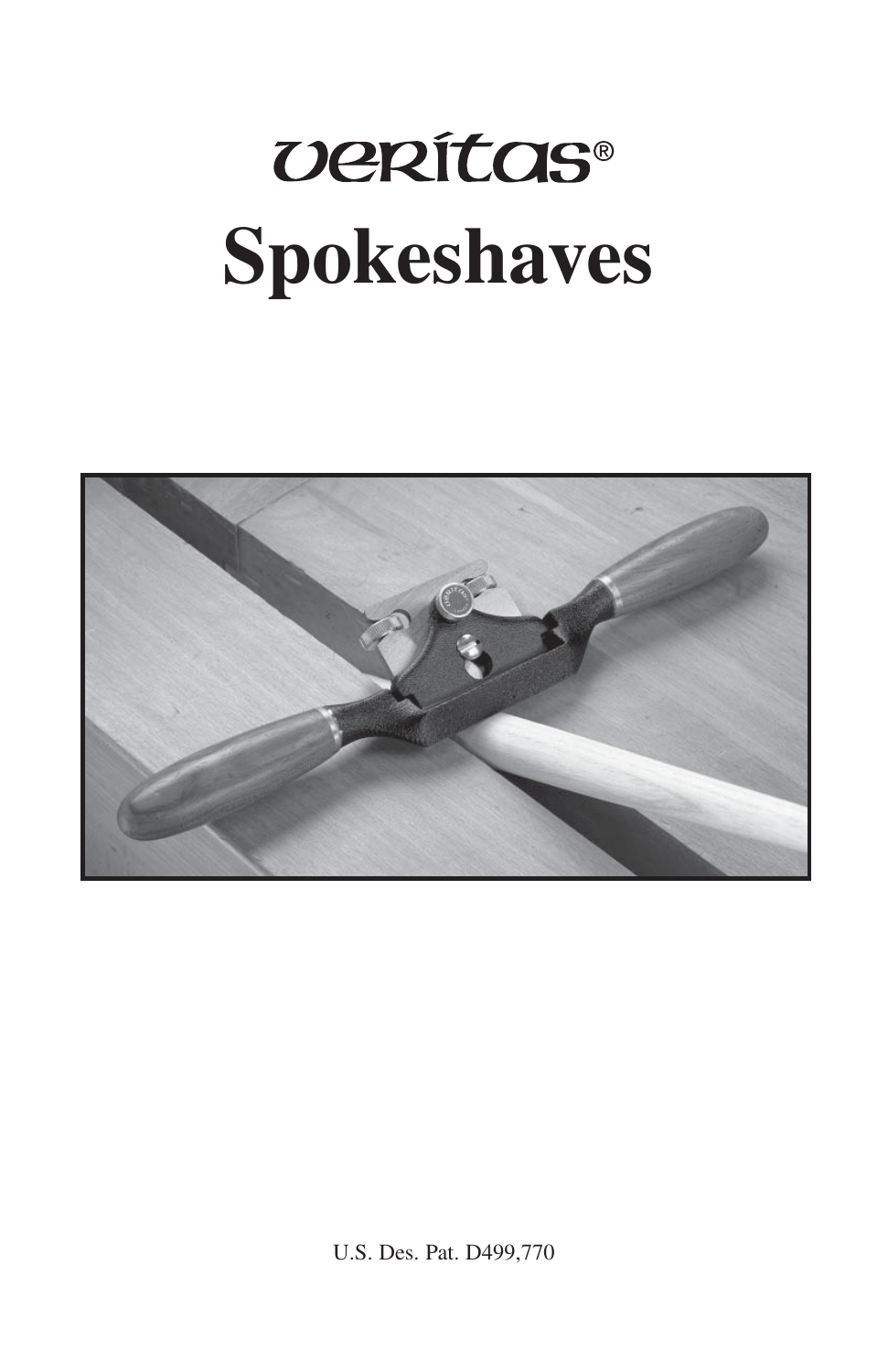# **Introduction**

The Veritas® spokeshaves have been designed for smooth, effective shaping of chair spindles, tool handles, panel edges, paddle shafts, etc. The large spokeshave is ideally suited for shaping large, gently curved projects such as pails, barrels, coopered doors, masts, and paddle blades. The thick blade, carefully machined lever cap and blade bed all combine to produce chatterfree cutting in virtually all conditions. The 1/8*"* (0.125*"*) thick blade (A2 or O1 tool steel) is seated at 45° to the sole. The ductile cast iron body is fitted with African rosewood handles that are shaped for comfort and control, offering several ways to grip the tool comfortably with no corners or edges to cause discomfort when either pulling or pushing. The toe provides a convenient thumb rest that allows the user to choke up on the body to achieve an unusual degree of control for fine work. The twin adjustment thumb wheels quickly and accurately control the depth of cut and skew. Together with the lever cap, the thumb wheels also ensure the blade may be easily removed for sharpening and other maintenance, then re-installed into the same position.



**Figure 1: Spokeshave components.**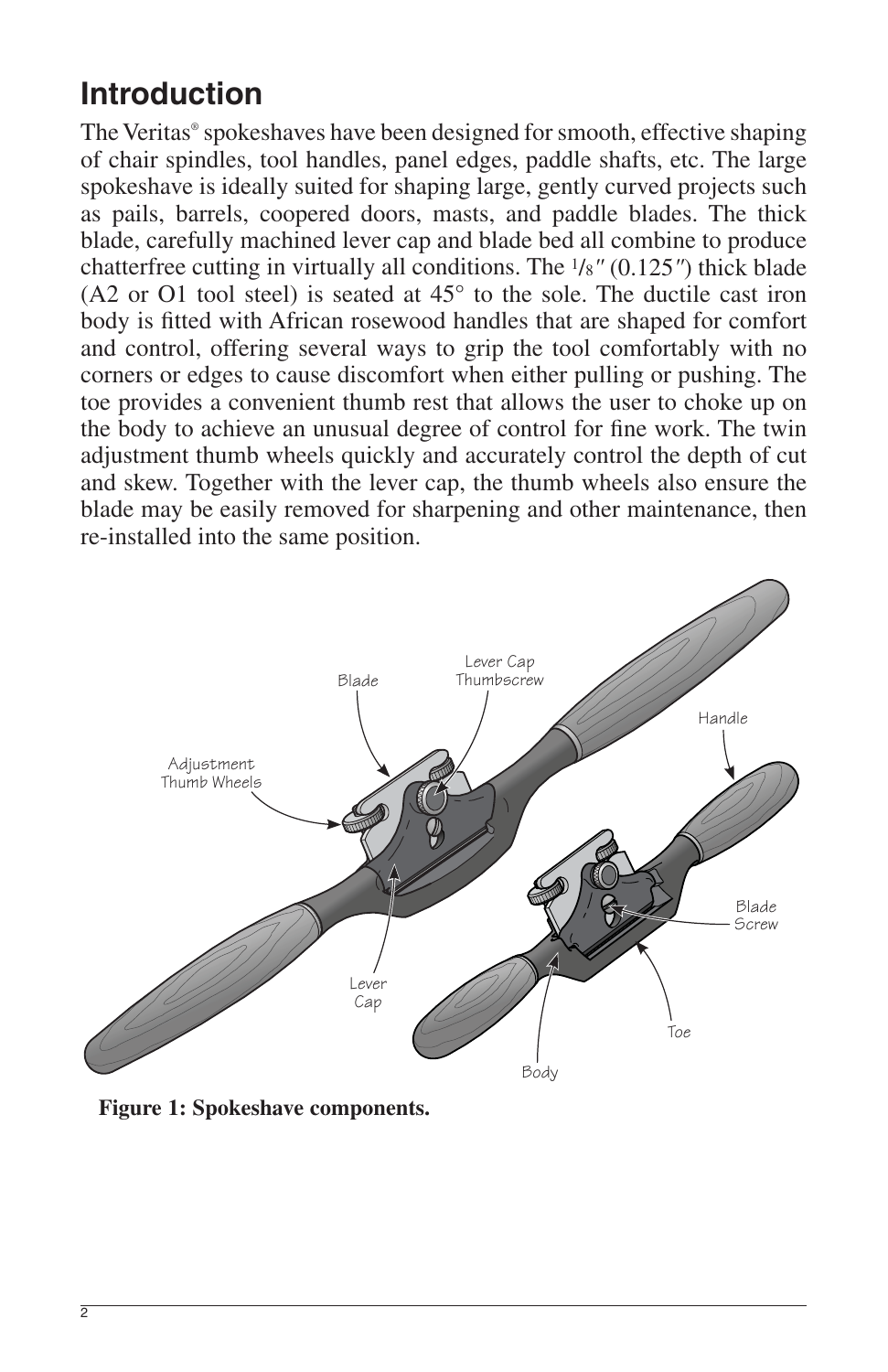# **Blade Adjustment**

**Depth of Cut:** To increase or decrease the depth of cut, loosen the lever cap thumbscrew so that it just holds the blade in position. Turn each thumb wheel in the same direction an equal amount, as shown in **Figure 2**, until the desired depth of cut is reached. Sight along the sole as shown in **Figure 3** to gauge the degree of blade projection. Re-tighten the lever cap thumbscrew when adjustment is complete. The depth of cut should always be reached by **advancing** the blade to prevent the blade

from creeping in use.





**Figure 3: Checking the depth of cut.**

**Skew:** To achieve consistent and predictable cutting, you may set the cutting edge parallel to the sole. However, by using the thumb wheels to set the blade at a slight angle so that one side is higher than the other, you can achieve cuts of differing depths without having to re-adjust the depth of cut. With the right side of the blade set lower, you could make larger, roughing cuts with the right side of the blade and then shift over to the left side of the blade for finer, finishing cuts. This, of course, works only when the contact area of the workpiece is substantially less than the width of the blade, such as when working spindles.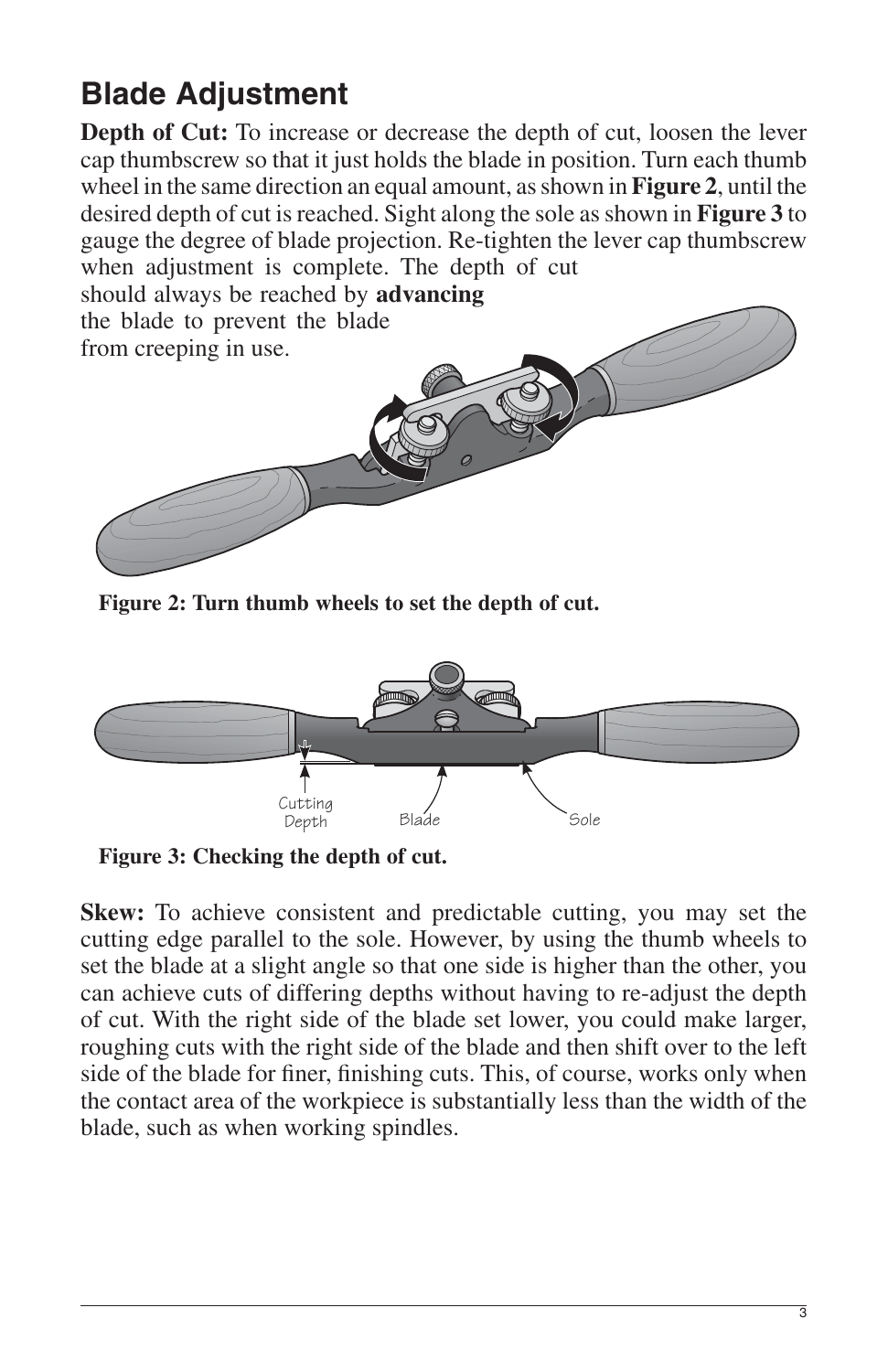# **Blade Bed Shims**

A small envelope with two colored shims has been included with the spokeshave. These may be placed under the blade to modify the mouth opening for very fine work with minimum tear-out. Before installing the shims, use a feeler gauge set to determine the size of the mouth opening. The shims themselves may be used to get a rough idea of the size. Plain bond paper (typically 0.0035*"* to 0.004*"* thick) can also be used. Before checking, adjust the blade so the cutting edge is aligned with the sole. The purple shim is 0.005" thick while the blue shim is 0.010*"* thick. The 0.005*"*  shim will close the mouth by 0.007*"*, the 0.010*"* shim will close the mouth by 0.014*"*, and both together will close the mouth by 0.021*"*. To install the shims, slacken the lever cap thumbscrew, remove the lever cap, and then carefully remove the blade.



*Caution: At all times when handling the blade and lever cap be aware that they are very sharp and careless handling can result in serious injury.*

Use a slot screwdriver to remove the blade screw. Put the desired shim(s) in place and replace the blade screw as shown in **Figure 4**. Replace the blade and lever cap.



**Figure 4: Using shims to adjust the mouth.**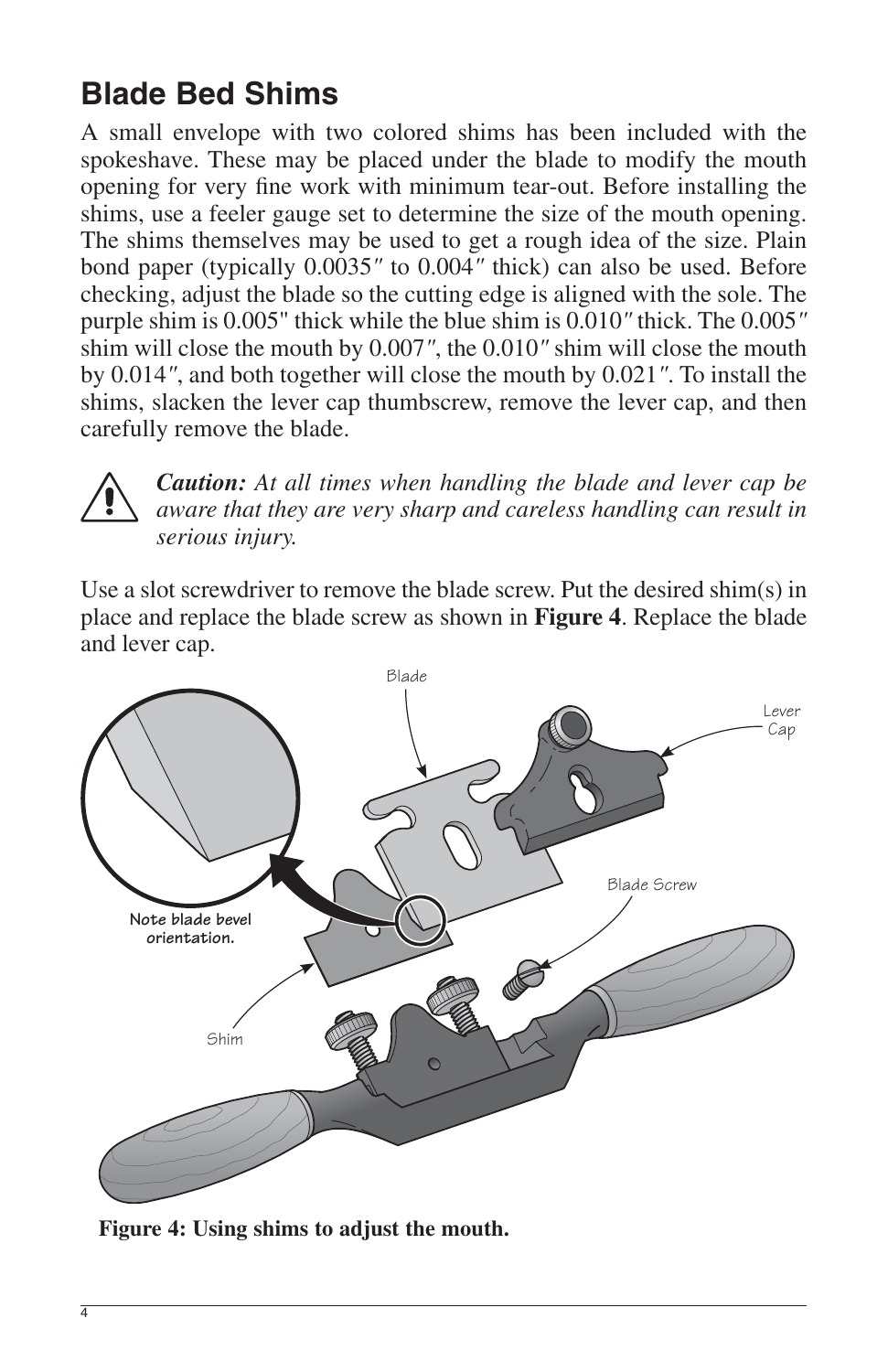# **Sharpening**

The spokeshave blades come with a finely ground  $30^{\circ}$  primary bevel and a 35° micro-bevel. This configuration provides a strong, long-wearing edge that can be quickly honed many times before the primary bevel needs to be reground. The 35° micro-bevel leaves a 10° relief angle, more than adequate to accommodate the springback of the wood fibers. Additional honing will improve performance. The finely ground blade face can be readily lapped to a mirror finish.

# **Blade Profile**

Your spokeshave comes equipped with a general-purpose, straight-blade profile, good for most shaving tasks and the easiest profile to sharpen.

If you are shaving flat or slightly crowned wide surfaces such as paddle blades or coopered doors, the sharp corners of the blade may dig into the workpiece. To prevent this, you can crown or round the corners of the blade.



**Figure 5: Blade corner may dig into the workpiece.**

**Crowned** – The goal is to conceal overlapping strokes on a wide surface by having the middle portion of the blade project from the sole while the corners are safely out of the way. The resultant surface will have a series of broad, shallow, parallel flutes, but the panel will appear to be flat to all but the most careful observer. Ideally, the height of the crown will be slightly more than the intended shaving thickness (e.g., for fine smoothing this may be as little as  $0.0015$ "). This profile is easy to produce since most stones (especially water stones) that have not been freshly trued will naturally produce a crowned blade. When working on a hard, flat, oil stone (such as a hard Arkansas), the crown can still be achieved by alternately applying more pressure on the corners.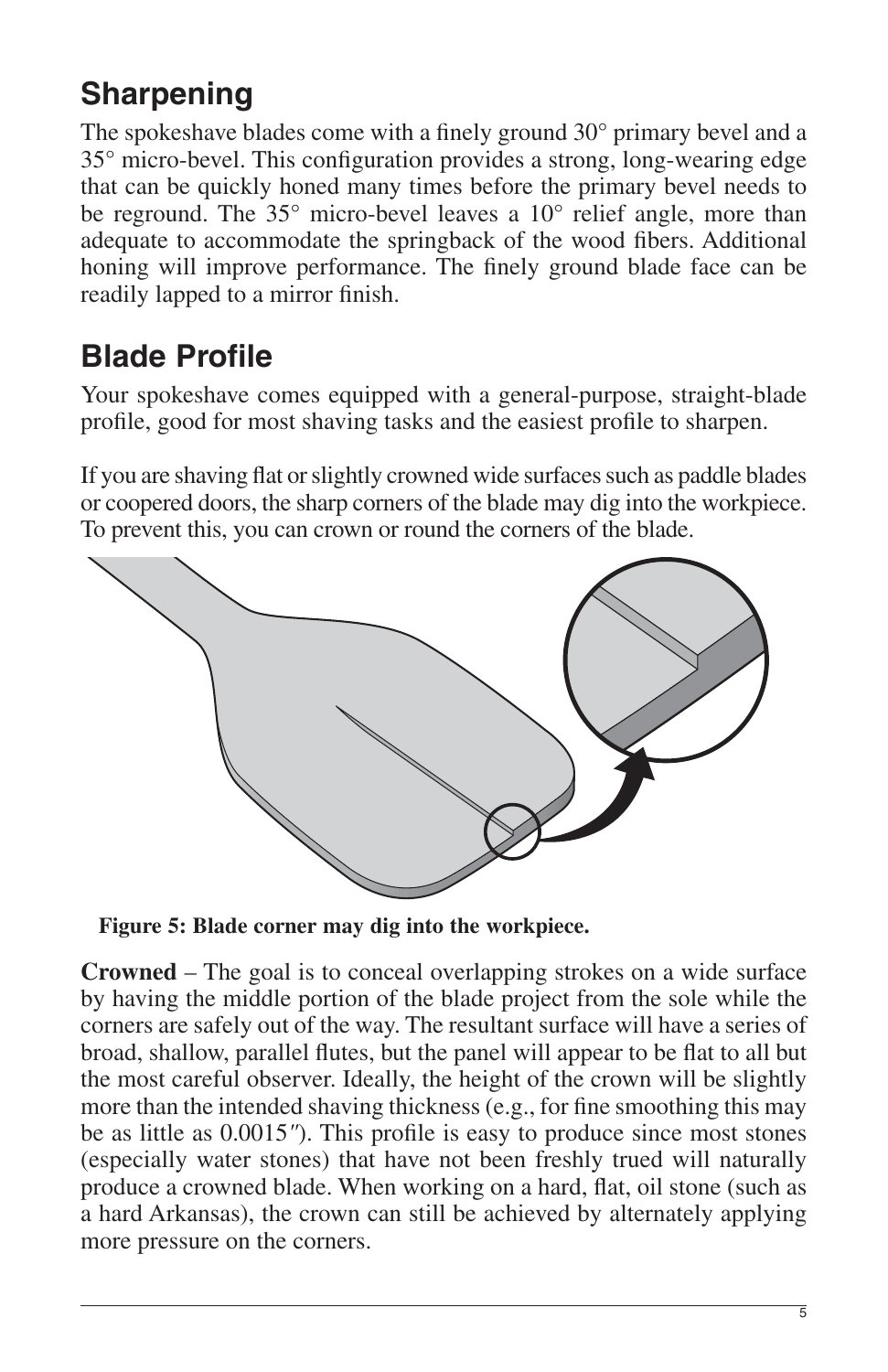**Rounded Corners** – According to many authorities on the subject, this is the best all-purpose profile because it ensures the maximum width of cut and allows overlapping strokes on a wide surface. It is, however, a bit of a challenge to do well. All the requirements to sharpen a straight edge must be met, plus a smoothly rounded transition needs to be ground and honed on each corner or the edges of the blade will leave lines in the workpiece. There are no jigs sold for this process, so a bit of practice freehand grinding and honing is needed to get the profile just right.



# **Care and Maintenance**

The body of your Veritas spokeshave is ductile cast iron and comes treated with rust preventative. Remove this using a rag dampened with mineral spirits. Clean all machined surfaces, including the blade bed.

We recommend that you initially, then periodically, apply a light coat of paste wax to the sole to seal out moisture and prevent rusting; this has the added bonus of acting as a lubricant for smoother shaving. Wipe off any wood dust from the sole, apply a light wax coating, let dry, then buff with a clean soft cloth. At the same time, the solvents in the wax will remove any harmful oils left from your fingers that can lead to corrosion.

Keep in mind that paste wax contains silicone that, if transferred to your workpiece, could cause finishing problems such as "fish eyes". To avoid this problem, use silicone-free products, such as Waxilit® sliding agent and glue release, or a tool surface sealant and lubricant. Either is an excellent alternative to regular paste wax. However, before treating with a sealant, wipe off any fingerprints with a cloth dampened with a small amount of light machine oil. Remove any residual oil; then apply the sealant to the spokeshave's sole.

If storage conditions are damp or humid, your spokeshave should, in addition to the treatment outlined above, be wrapped in a cloth or stored in a plane sack. This precaution will also guard against dings and scratches.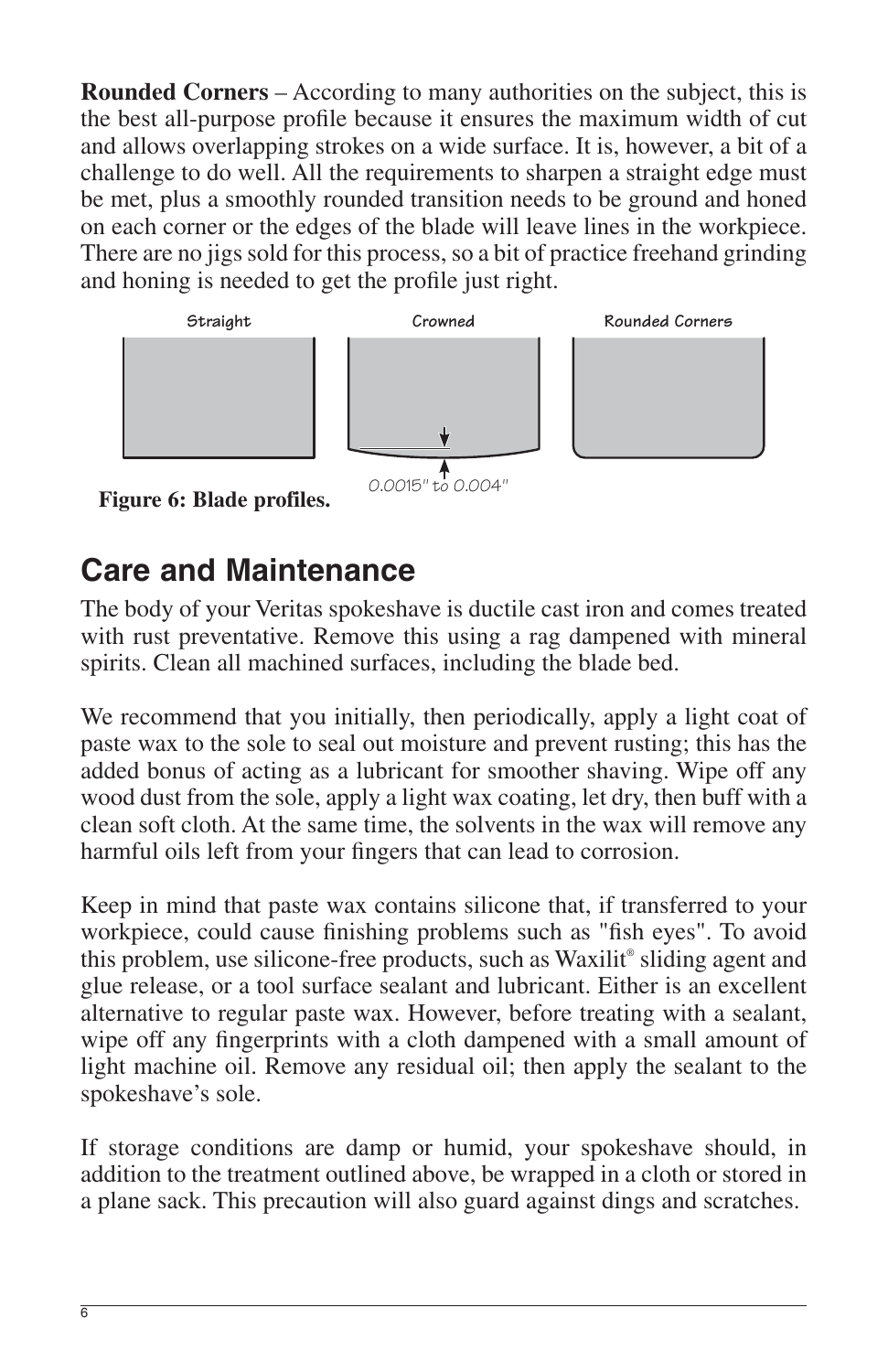Every so often, take the spokeshave apart to clean and lubricate it where necessary. Remove the lever cap, blade and adjustment mechanism. Clean all parts with a cloth dampened with a dab of light machine oil. The blade bed and other machined surfaces, as well as the adjustment components, will benefit from a light coat of oil to keep them working freely. For corrosion, we recommend you first remove the rust with a fine rust eraser, then treat as described above.

The bright finish on the brass components can be maintained as above. If a patina finish is preferred, simply leave the brass components unprotected until the desired level of oxidation has occurred, then apply a sealant. If you want to make them bright and shiny again, you can revitalize the surface with a brass polish.

The rosewood handles have a lacquer finish and should require nothing more than a wipe with a clean cloth from time to time.